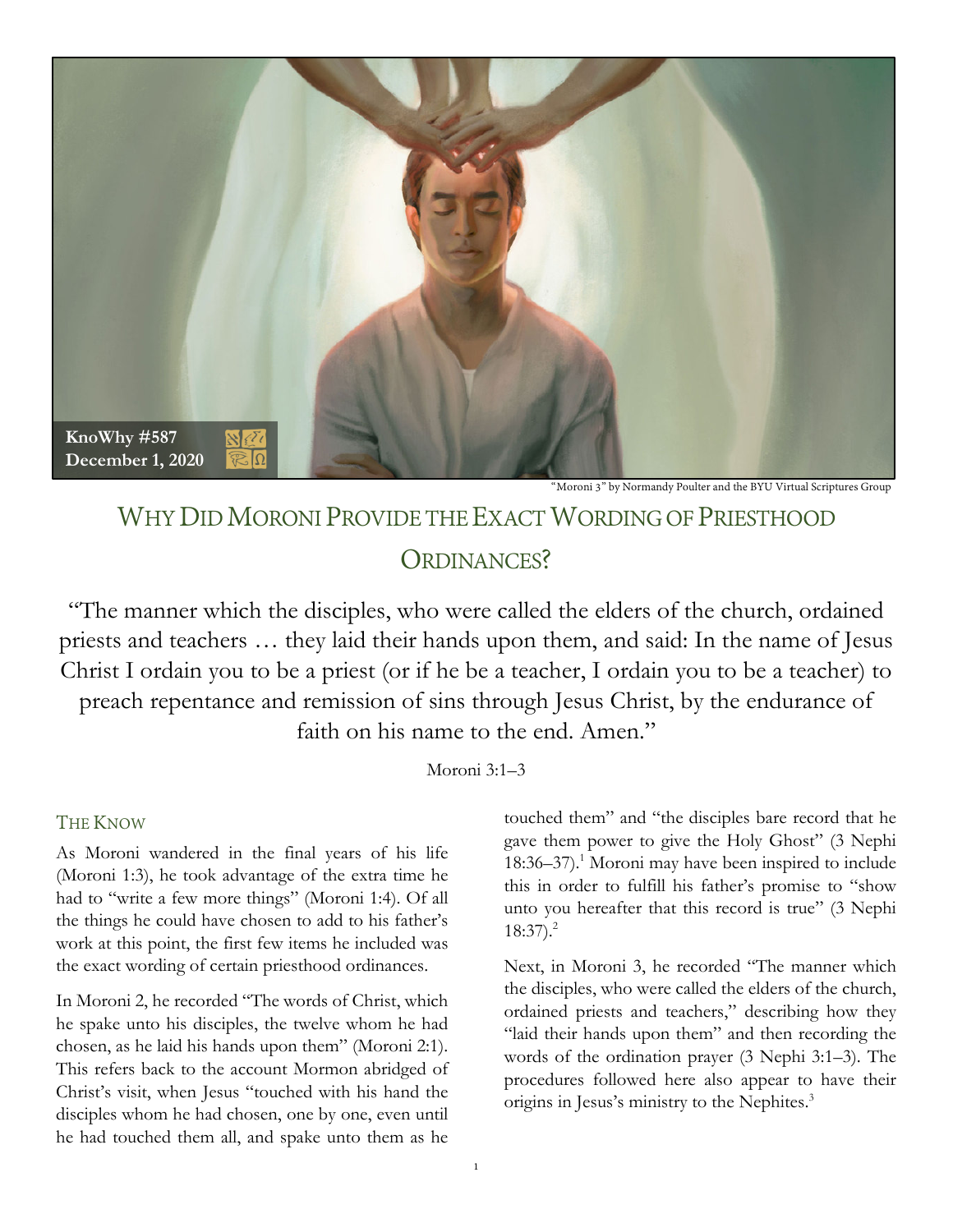Finally, in Moroni 4–5, he recorded the exact words used in the Nephite sacramental prayers. These words derive directly from Christ's teachings about the sacramental bread and wine (3 Nephi 18:5–12).<sup>4</sup>

These clear explanations of administrative practice and procedure proved invaluable to Joseph Smith and Oliver Cowdery as they finished translating and publishing the Book of Mormon and turned their attention to establishing the Lord's Church again on the earth.<sup>5</sup>

For example, in June 1829, Oliver Cowdery drafted the first known attempt to lay out the administrative procedures for the Church of Christ in the latter days, called the "Articles of the Church of Christ."6 This document relied heavily on the Book of Mormon, including most of the instructions given in Moroni 2– 5. For instance, the instructions for ordaining priests and teachers are as follows (with verbatim quotations of Moroni 3 in **bold**):

And ye are also **called** to **ordain Priests and Teachers** [Moroni 3:1] **according to the gifts and callings of God unto men** [Moroni 3:4] and after this manner shall ye ordain them Ye shall **pray unto the Father in** my **name** and then shall ye **lay** your **hands upon them and say In the name of Jesus Christ I ordain you to be a Priest or if he be a Teacher I ordain you to be a Teacher to preach repentance and remission of sins through Jesus Christ by the endurance of faith on his name to the end Amen** [Moroni 3:2–3] 7

The "Articles" also include verbatim use of Moroni 4 and 5, which was carried over into Doctrine and Covenants 20 (vv. 77–79), which became the official "Articles and Covenants of the Church" when it was founded on April 6,  $1830$ .<sup>8</sup> With only slight variation,<sup>9</sup> these same prayers from the Book of Mormon continue to be used every week when the sacrament is administered to congregations throughout the world.

# THE WHY

Several factors likely influenced Moroni's decision to add these important instructions after he had previously thought that the book of Ether was going to be the last thing he was going to be able to record.

What was it that he had left out? Why did he return and record more?

First, as John W. Welch has observed, Moroni began, first off, in chapters 2 and 3 by detailing the precise words and procedures to be used in conferring the power to perform sacred ordinances. In doing so, Moroni wanted to make it clear that "having the priesthood and the Holy Ghost is foundational. There is nothing more important than that. … Moroni really knew about the importance of covenant renewal: he placed the Holy Ghost at number one and priesthood at number two. We can see how he was starting with the most important points."10 Setting forth the exact words and laying out the precise procedures to be followed, Moroni signaled to all future readers that these ordinations were not to be taken casually. They were to be administered seriously, properly, and with attention to detail.

Second, because these were sacred ordinances, Moroni may have been previously reluctant to record their exact words for fear that they might fall into the wrong hands—especially since these holy words trace back to the very words that Jesus Himself used in His ministry among the Nephites. Moroni knew that Lamanites were trying to track down and kill all who would "not deny the Christ" (Moroni 1:2), and surely they would have mocked and desecrated the sacramental prayers, and then would have destroyed his records as well, if they could get their hands on them (see Mormon 6:6).

So rather than running the risk of someone profaning these sacred ordinances, Moroni waited until he had wandered a safe distance before recording these sacred words (Moroni 1:3–4). Moroni knew that once he buried and sealed up this record, these words would safely be in God's hands for protection, and that only whomever God authorized would be able to find and read them.

Lastly, Moroni may have known that he would have a hand in delivering this record to the future prophet and translator and instructing him on how to fulfill his mission and restore Christ's church to the earth. He thus deliberately included these precisely worded materials that would "be of worth … in some future day" in establishing the Church once again (Moroni  $1:4$ ).<sup>11</sup>